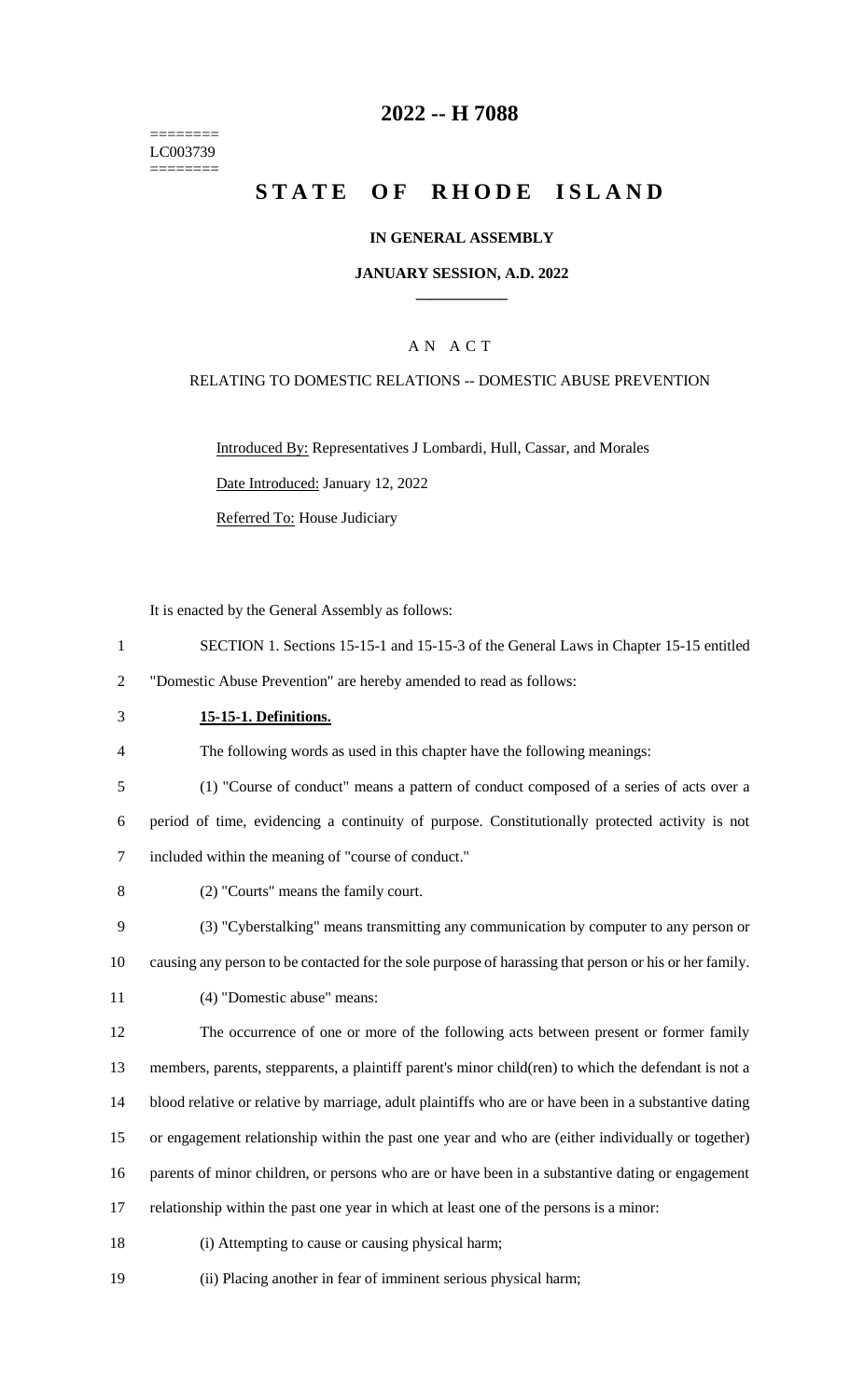(iii) Causing another to engage involuntarily in sexual relations by force, threat of force, or

duress; or

(iv) Stalking or cyberstalking.

 (5) "Harassing" means following a knowing and willful course of conduct directed at a specific person with the intent to seriously alarm, annoy, or bother the person, and which serves no legitimate purpose. The course of conduct must be such as would cause a reasonable person to suffer substantial emotional distress, or be in fear of bodily injury.

 (6) "Household pet" means a domesticated or tamed animal kept for companionship or pleasure.

10  $\left(\frac{6}{7}\right)$  "Parents" mean persons who together are the legal parents of one or more children, regardless of their marital status or whether they have lived together at any time.

 $(7)(8)$  "Present or former family member" means the spouse, former spouse, minor children, stepchildren, a plaintiff parent's minor child(ren) to which the defendant is not a blood relative or relative by marriage, minor children of substantive dating partners, or persons who are related by blood or marriage.

16  $(8)(9)$  "Sexual exploitation" means the occurrence of any of the following acts by any person who knowingly or willfully encourages, aids, or coerces any child under the age of eighteen (18) years:

 (i) Recruiting, employing, enticing, soliciting, isolating, harboring, transporting, providing, persuading, obtaining, or maintaining, or so attempting, any minor for the purposes of commercial sex acts or sexually explicit performances; or selling or purchasing a minor for the purposes of commercial sex acts.

 (A) "Commercial sex act" means any sex act or sexually explicit performance on account of which anything of value is given, promised to, or received, directly or indirectly, by any person. (B) "Sexually explicit performance" means an act or show, intended to arouse, satisfy the sexual desires of, or appeal to the prurient interests of patrons or viewers, whether public or private, live, photographed, recorded, or videotaped.

28  $(9)(10)$  "Stalking" means harassing another person or willfully, maliciously, and repeatedly following another person with the intent to place that person in reasonable fear of bodily injury.

 (10)(11) "Substantive dating" or "engagement relationship" means a significant and personal/intimate relationship that shall be adjudged by the court's consideration of the following factors:

(i) The length of time of the relationship;

(ii) The type of relationship; and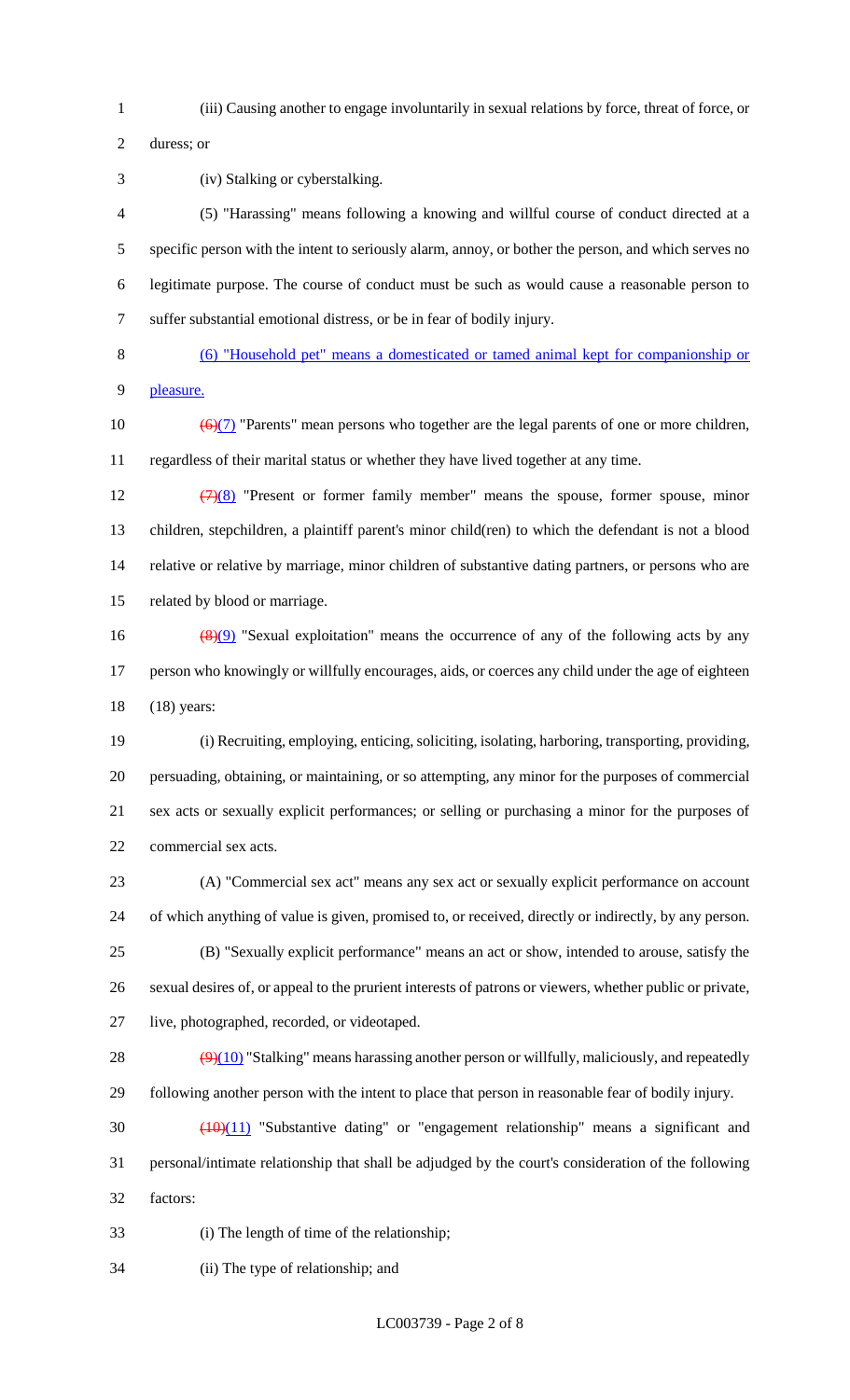- (iii) The frequency of interaction between the parties.
- 

## **15-15-3. Protective orders -- Penalty -- Jurisdiction.**

 (a) A person, or a parent, custodian, or legal guardian on behalf of a minor child or the director of the department of children, youth and families ("DCYF") or its designee for a child in the custody of DCYF, pursuant to §§ 40-11-7 and 40-11-7.1, suffering from domestic abuse or sexual exploitation as defined in § 15-15-1, may file a complaint in the family court requesting any order that will protect and support her or him from abuse or sexual exploitation, including, but not limited to, the following:

 (1) Ordering that the defendant be restrained and enjoined from contacting, assaulting, molesting, sexually exploiting, or interfering with the plaintiff at home, on the street, or elsewhere, whether the defendant is an adult or a minor;

 (2) Ordering the defendant to vacate the household immediately, and further providing in the order for the safety and welfare of all household animals and pets;

(3) Awarding the plaintiff custody of the minor children of the parties, if any;

 (4) Awarding the plaintiff custody of the household pet(s), if any, including the 16 enforcement remedy of a restraining order or other injunctive relief if necessary.

 $\left(\frac{4}{5}\right)$  Ordering the defendant to surrender physical possession of all firearms in his or her possession, care, custody, or control and shall further order a person restrained not to purchase or receive, or attempt to purchase or receive, any firearms while the protective order is in effect. The defendant shall surrender said firearms within twenty-four (24) hours of notice of the protective order to the Rhode Island state police or local police department or to a federally licensed firearms dealer.

 (i) A person ordered to surrender possession of any firearm(s) pursuant to this section shall, within seventy-two (72) hours after being served with the order, either:

 (A) File with the court a receipt showing the firearm(s) was physically surrendered to the Rhode Island state police or local police department, or to a federally licensed firearms dealer; or

 (B) Attest to the court that, at the time of the order, the person had no firearms in his or her immediate physical possession or control, or subject to their immediate physical possession or control, and that the person, at the time of the attestation, has no firearms in their immediate physical possession or control, or subject to their immediate physical possession or control.

 (ii) If a person restrained under this section transfers a firearm(s) to a federally licensed firearms dealer pursuant to this section, the person restrained under this section may instruct the federally licensed firearms dealer to sell the firearm(s) or to transfer ownership, in accordance with state and federal law, to a qualified named individual who is not a member of the person's dwelling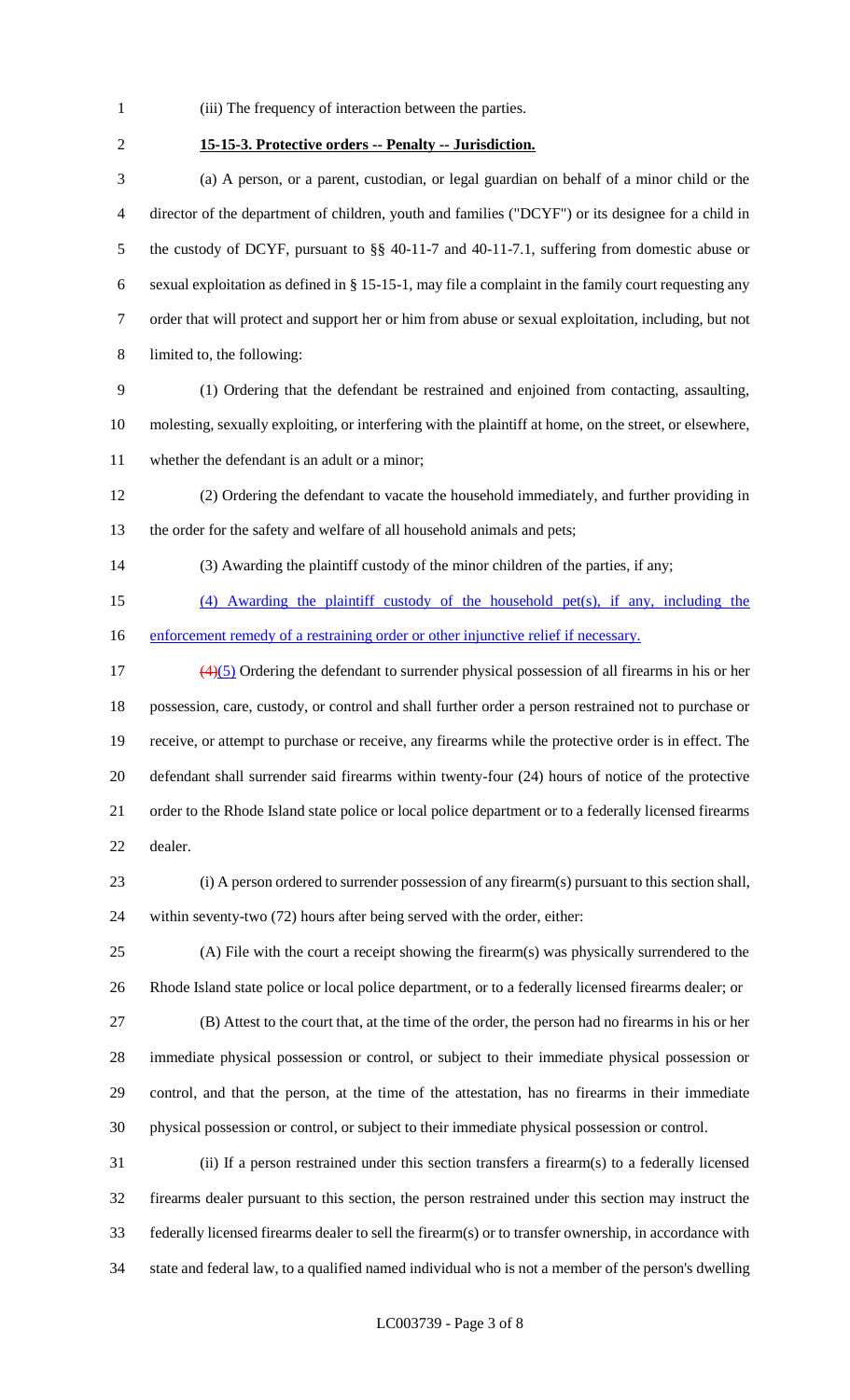1 house, who is not related to the person by blood, marriage, or relationship as defined by  $\frac{15}{15}$ -15- $\frac{1}{7}$   $\frac{1}{7}$  § 15-15-1, and who is not prohibited from possessing firearms under state or federal law. The owner of any firearm(s) sold shall receive any financial value received from its sale, less the cost associated with taking possession of, storing, and transferring of the firearm(s).

 (iii) Every individual to whom ownership of a firearm(s) is transferred pursuant to this subsection shall be prohibited from transferring or returning any firearm(s) to the person restrained under this section while the protective order remains in effect and shall be informed of this prohibition, Any knowing violation of this subsection is a felony that shall be punishable by a fine of not more than one thousand dollars (\$1,000), or by imprisonment for a term of not less than one year and not more than five (5) years, or both.

 (iv) An individual to whom ownership of a firearm(s) is transferred pursuant to this subsection shall return a firearm(s) to the person formerly restrained under this section only if the person formerly restrained under this section provides documentation issued by a court indicating 14 that the restraining order issued pursuant to this section that prohibited the person from purchasing, carrying, transporting, or possessing firearms has expired and has not been extended;

 $\frac{(5)(6)}{2}$  After notice to the respondent and a hearing, ordering either party to make payments for the support of a minor child or children of the parties as required by law for a period not to exceed ninety (90) days, unless the child support order is for a child or children receiving public assistance pursuant to chapter 5.1 of title 40. In these cases, legal counsel for the division of taxation, child support enforcement, shall be notified as a party in interest to appear for the purpose of establishing a child support order under a new or existing docket number previously assigned to the parties and not under the protective docket number. The child support order shall remain in effect until the court modifies or suspends the order.

 (b) After notice to the respondent and a hearing, which shall be held within fifteen (15) days of surrendering said firearms, the court, in addition to any other restrictions, may, for any protective order issued after or renewed on or after July 1, 2017, continue the order of surrender, and shall further order a person restrained under this section not to purchase or receive, or attempt to purchase or receive, any firearms while the protective order is in effect.

 (c) The family court shall provide a notice on all forms requesting a protective order that a person restrained under this section shall be ordered pursuant to § 11-47-5 to surrender possession of any firearms while the protective order is in effect. The form shall further provide that any person who has surrendered his or her firearms shall be afforded a hearing within fifteen (15) days of surrendering his or her firearms.

(d) Any firearm surrendered in accordance with this section to the Rhode Island state police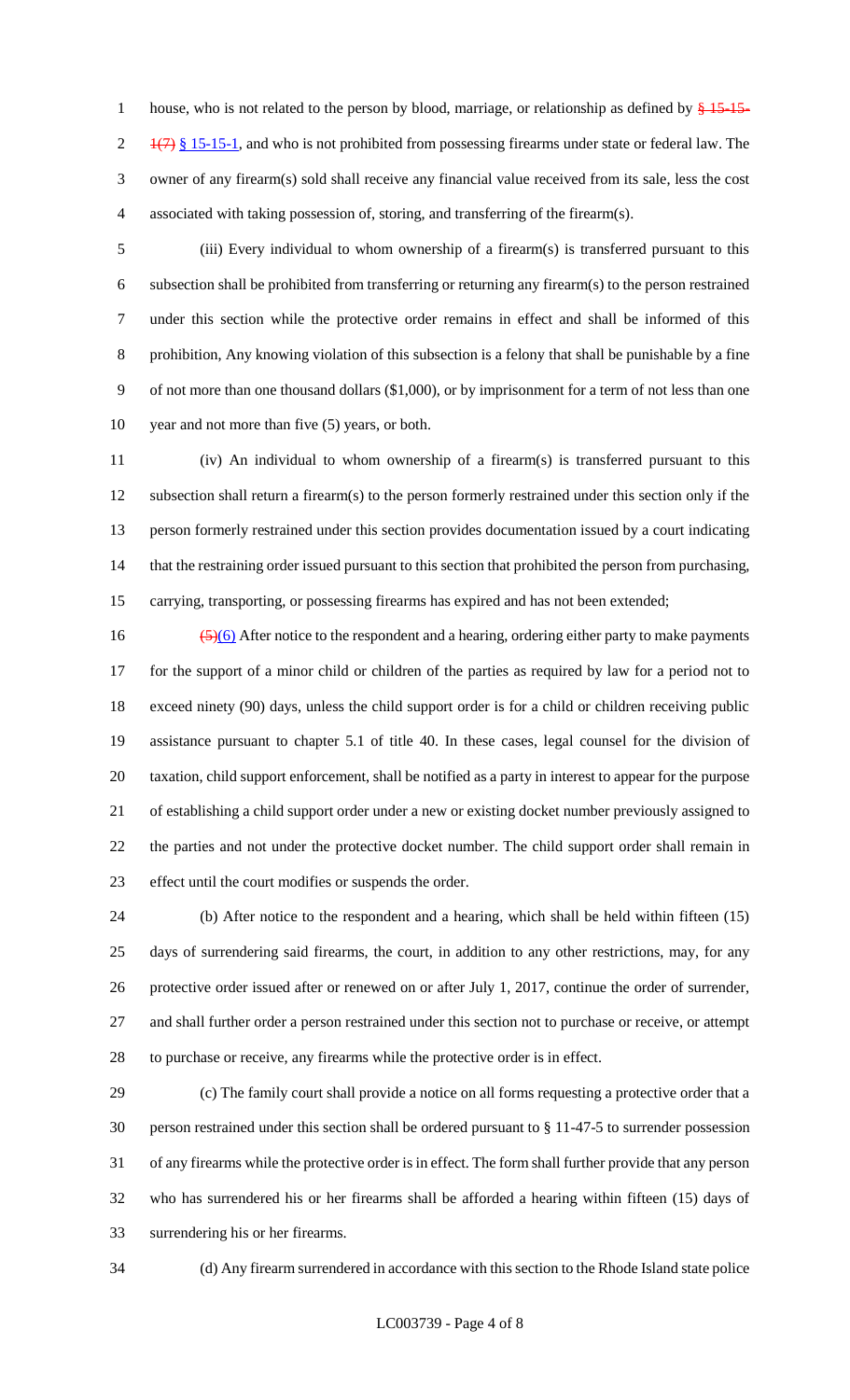or local police department shall be returned to the person formerly restrained under this section upon his or her request when:

 (1) The person formerly restrained under this section produces documentation issued by a court indicating that the restraining order issued pursuant to this section that prohibited the person from purchasing, carrying, transporting, or possessing firearms has expired and has not been extended; and

 (2) The law enforcement agency in possession of the firearms determined that the person formerly restrained under this section is not otherwise prohibited from possessing a firearm under state or federal law.

 (3) The person required to surrender their firearms pursuant to this section shall not be responsible for any costs of storage of any firearms surrendered pursuant to this section.

 (e) The Rhode Island state police are authorized to develop rules and procedures pertaining to the storage and return of firearms surrendered to the Rhode Island state police or local police departments pursuant to this section. The Rhode Island state police may consult with the Rhode Island Police Chiefs' Association in developing rules and procedures.

 (f) Nothing in this section shall be construed to limit, expand, or in any way modify orders issued under § 12-29-7 or § 15-5-19.

 (g) Nothing in this section shall limit a defendant's right under existing law to petition the court at a later date for modification of the order.

 (h) The court shall immediately notify the person suffering from domestic abuse whose complaint gave rise to the protective order, and the law enforcement agency where the person restrained under this section resides, of the hearing.

 (i) The person suffering from domestic abuse, local law enforcement, and the person restrained under this section shall all have an opportunity to be present and to testify when the court considers the petition.

 (j) At the hearing, the person restrained under this section shall have the burden of showing, by clear and convincing evidence, that, if his or her firearm rights were restored, he or she would not pose a danger to the person suffering from domestic abuse or to any other person.

 (1) In determining whether to restore a person's firearm rights, the court shall examine all relevant evidence, including, but not limited to: the complaint seeking a protective order; the criminal record of the person restrained under this section; the mental health history of the person restrained under this section; any evidence that the person restrained under this section has, since being served with the order, engaged in violent or threatening behavior against the person suffering from domestic abuse or any other person.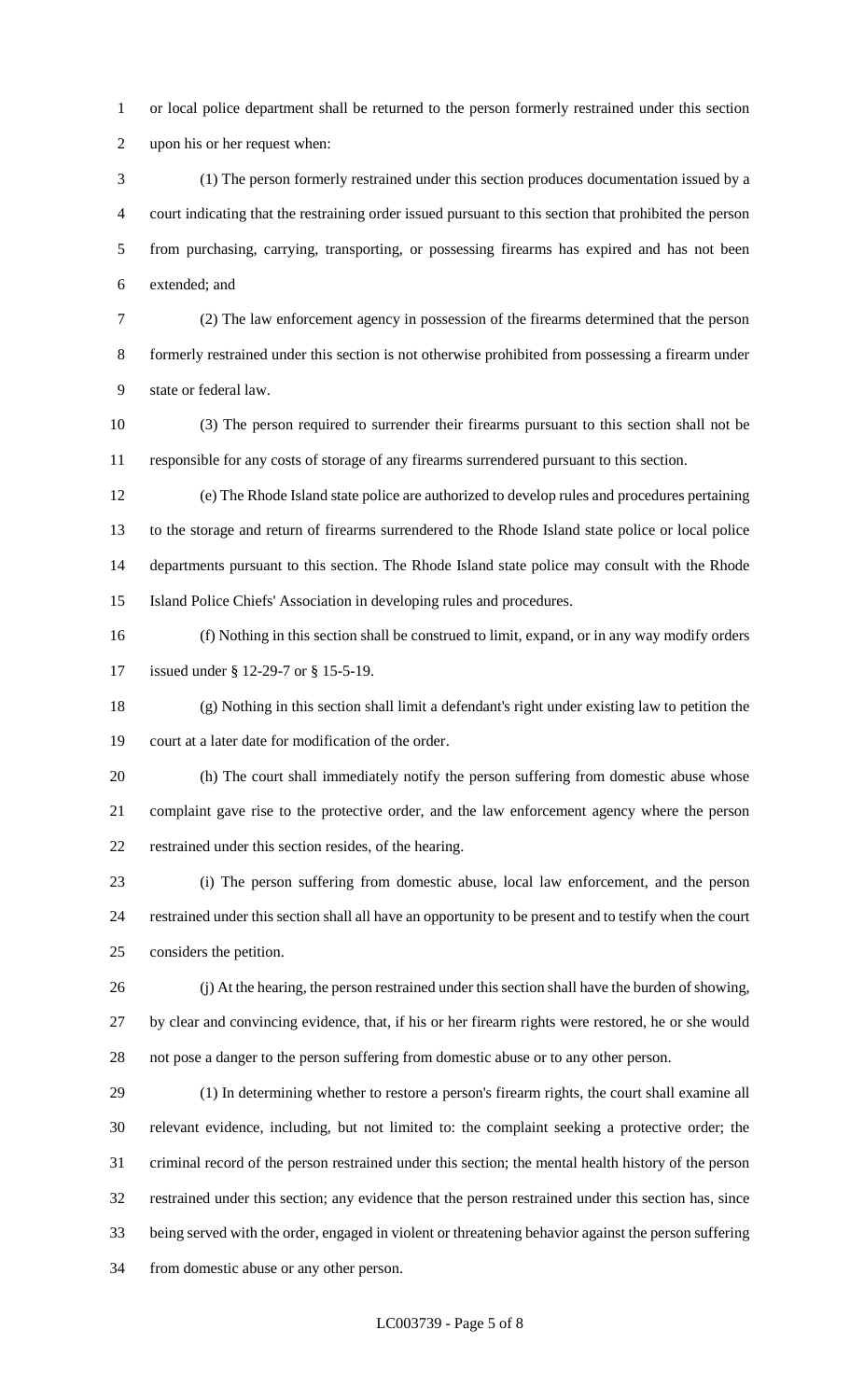(2) If the court determines, after a review of all relevant evidence and after all parties have had an opportunity to be heard, that the person restrained under this section would not pose a danger to the person suffering from domestic abuse or to any other person if his or her firearm rights were restored, then the court may grant the petition and modify the protective order and lift the firearm prohibition.

 (3) If the court lifts a person's firearms prohibition pursuant to this subsection, the court shall issue the person written notice that he or she is no longer prohibited under this section from purchasing or possessing firearms while the protective order is in effect.

 (k) The prohibition against possessing a firearm(s) due solely to the existence of a domestic violence restraining order issued under this section shall not apply with respect to sworn peace officers as defined in § 12-7-21 and active members of military service, including members of the reserve components thereof, who are required by law or departmental policy to carry departmental firearms while on duty or any person who is required by his or her employment to carry a firearm in the performance of his or her duties. Any individual exempted pursuant to this exception may possess a firearm only during the course of his or her employment. Any firearm required for employment must be stored at the place of employment when not being possessed for employment use; all other firearm(s) must be surrendered in accordance with this section.

 (l) Upon motion by the plaintiff, his or her address shall be released only at the discretion of the family court judge.

 (m)(1) Any violation of the protective orders in subsection (a) of this section shall subject the defendant to being found in contempt of court.

 (2) The contempt order shall not be exclusive and shall not preclude any other available civil or criminal remedies. Any relief granted by the court shall be for a fixed period of time not to exceed three (3) years, at the expiration of which time the court may extend any order, upon motion of the plaintiff, for any additional time, that it deems necessary to protect the plaintiff from abuse. The court may modify its order at any time upon motion of either party.

 (n)(1) Any violation of a protective order under this chapter of which the defendant has actual notice shall be a misdemeanor that shall be punished by a fine of no more than one thousand dollars (\$1,000) or by imprisonment for not more than one year, or both.

 (2) The penalties for violation of this section shall also include the penalties as provided by § 12-29-5.

 (o) Actual notice means that the defendant has received a copy of the order by service or by being handed a copy of the order by a police officer pursuant to § 15-15-5(d).

(p)(1) The district court shall have criminal jurisdiction over all adult violations of this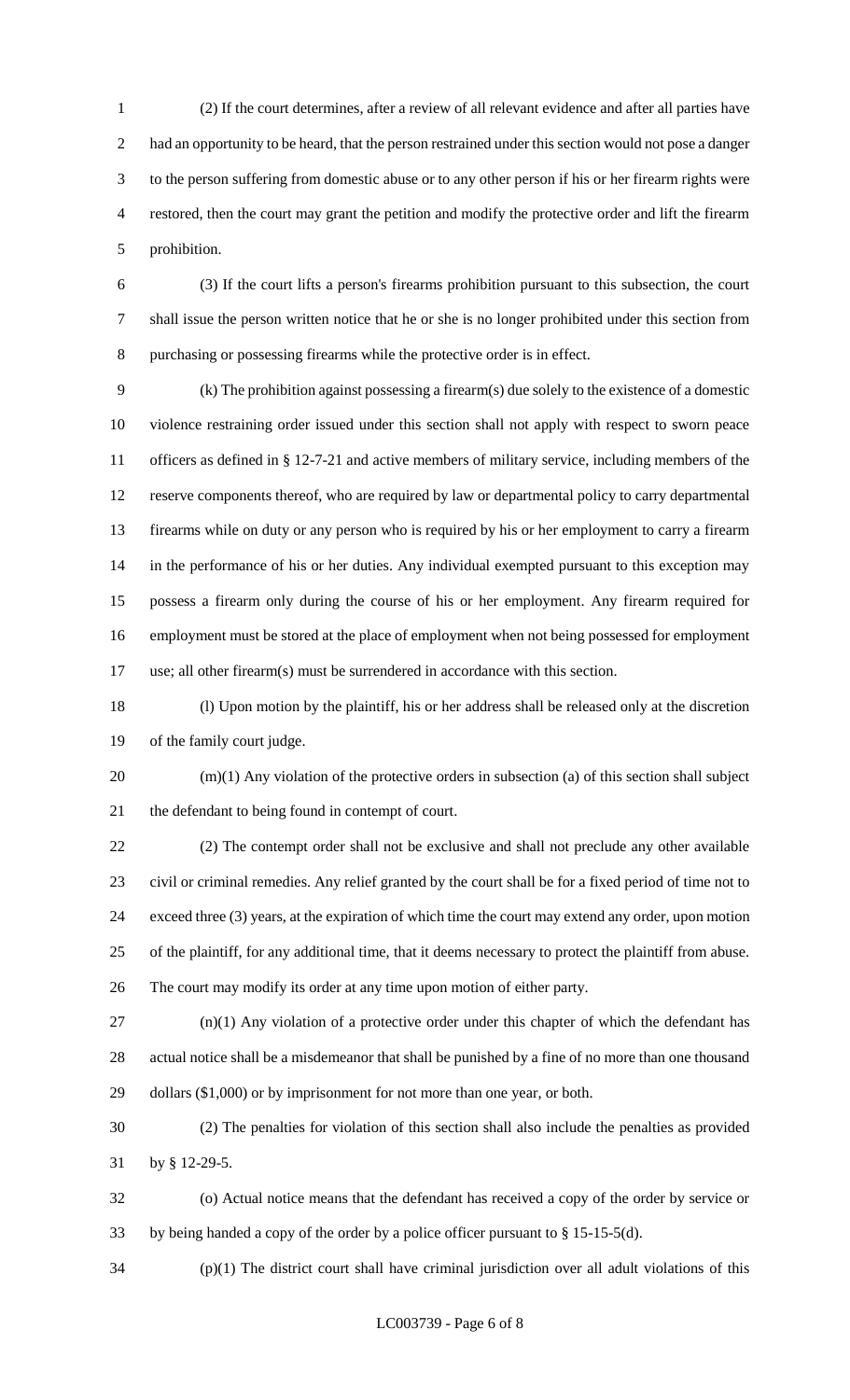## 1 chapter.

2 (2) The family court shall have jurisdiction over all juvenile violations of this chapter.

3 SECTION 2. This act shall take effect upon passage.

#### $=$ LC003739 ========